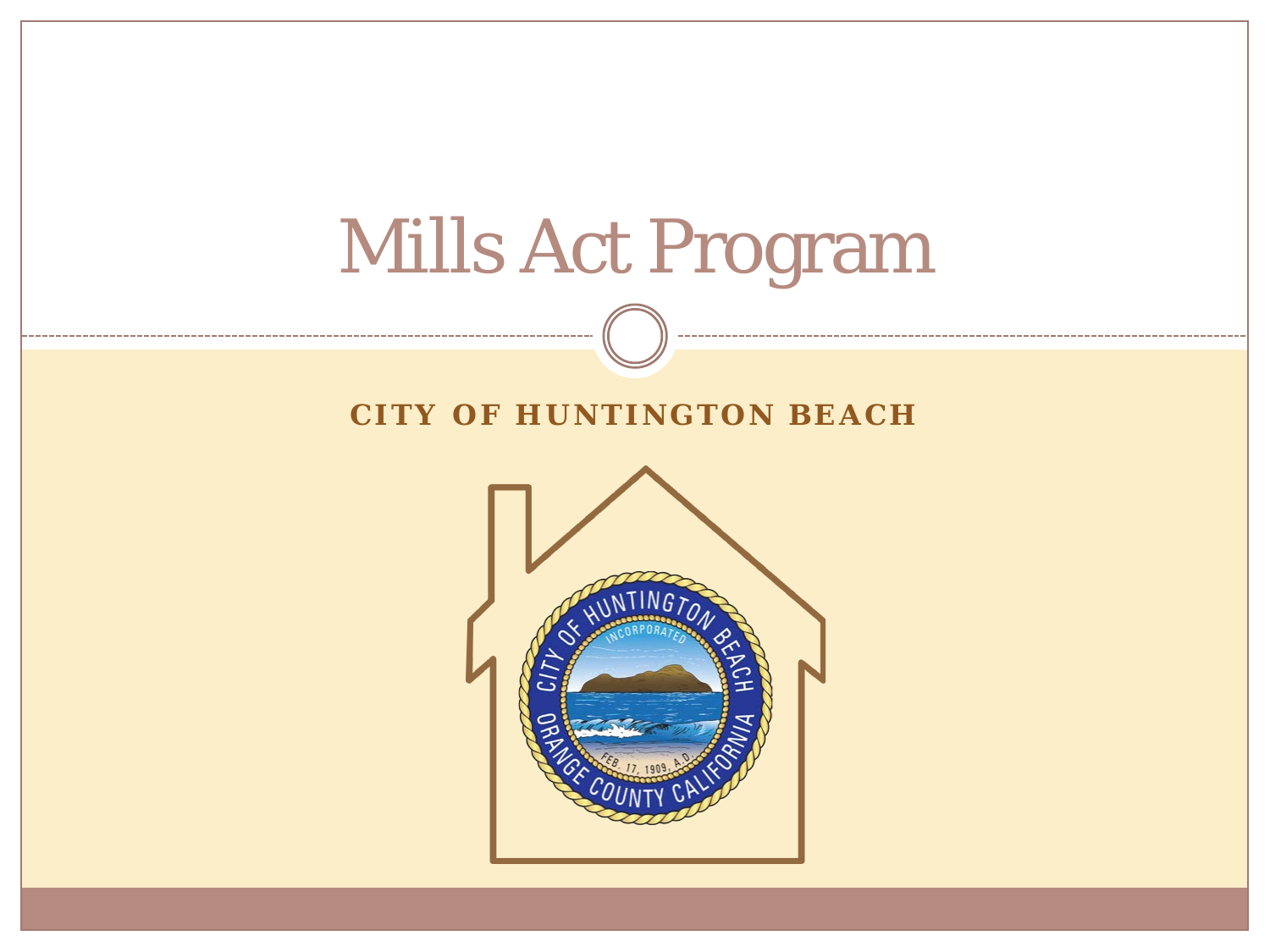## What is the Mills Act Program?

Adopted by California Legislature in 1972.

 Adopted to promote the preservation of property of historical significance by authorizing local governments to grant property tax relief to owners of qualified historic properties.

 A voluntary program providing reduced property taxes on eligible historic properties.

 Overall intent was to provide an incentive for owners to preserve and maintain their properties.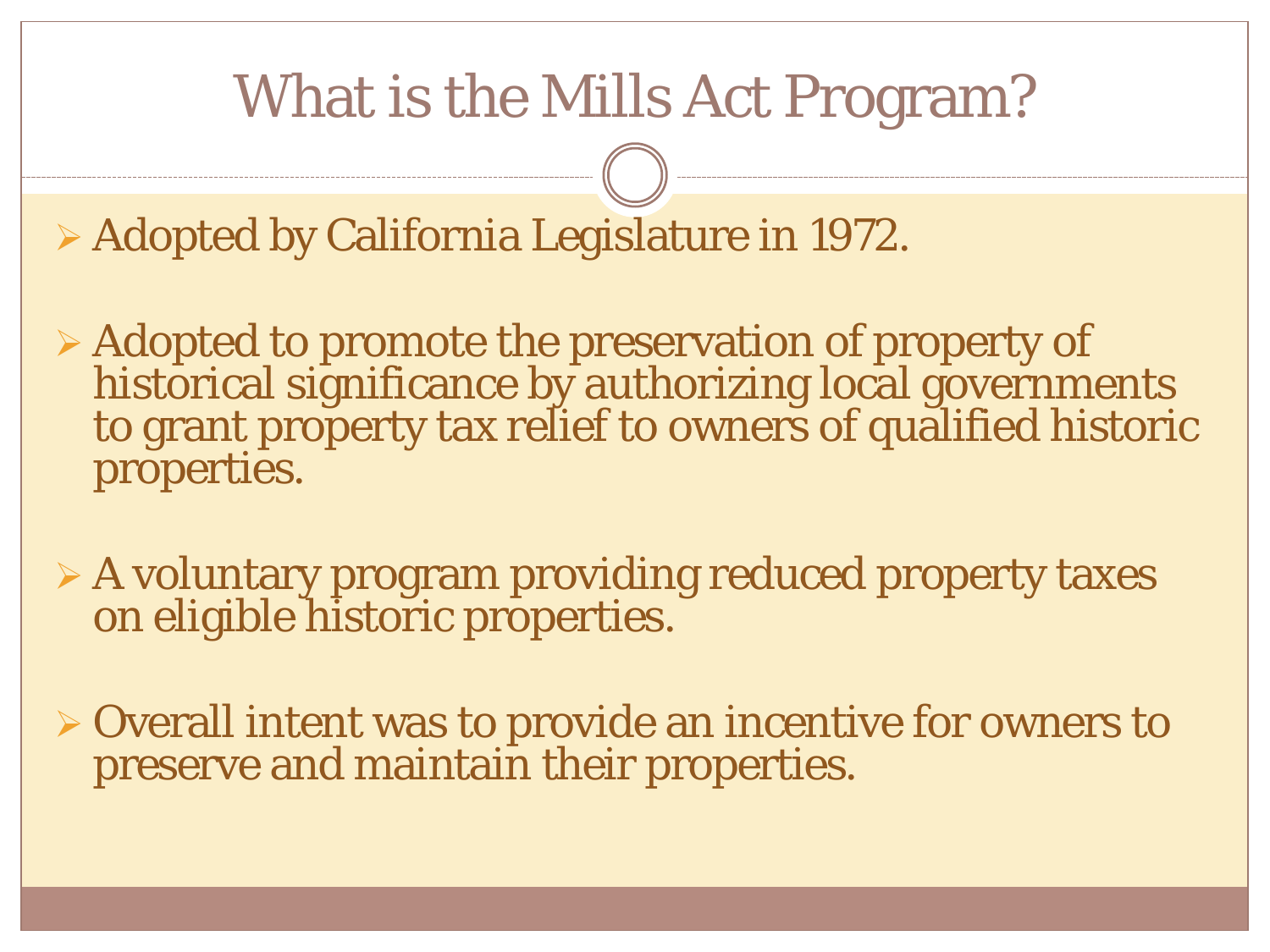#### Huntington Beach Importance

#### $\triangleright$  A significant part of the quality of life of residential districts in Huntington Beach

- **Eclectic Beach Cottages**
- Bungalows
- Downtown Police Substation



Protect and preserve the character of Surf City by preserving historic structures.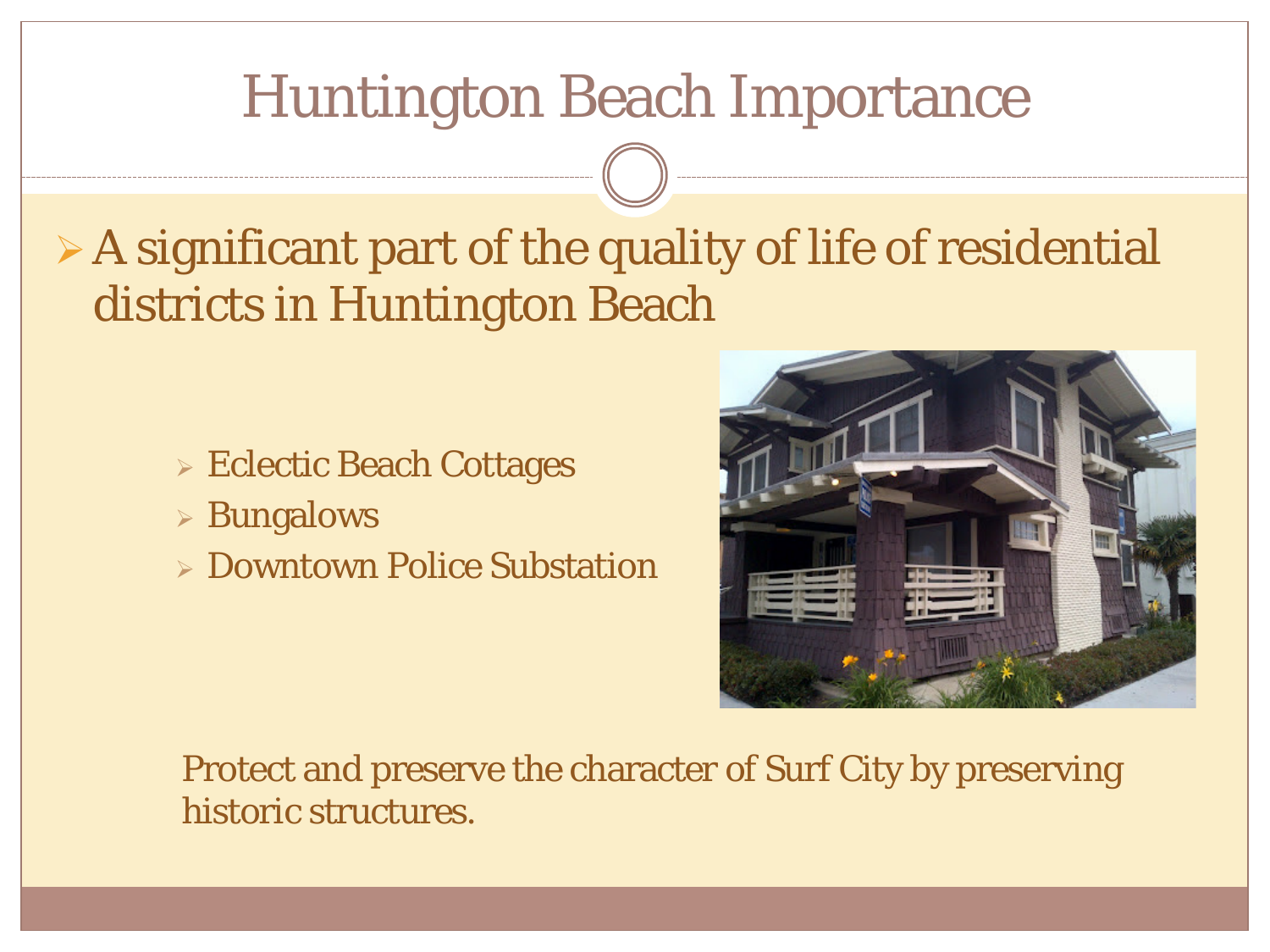# Highlights and Benefits

- $\triangleright$  Contract term is 10 years
- $\triangleright$  Contract is binding on successors in interest in the property
- $\triangleright$  Provides for the preservation of a qualified historic property and when necessary its restoration and rehabilitation
- $\triangleright$  Periodic inspection of the subject property
- $\triangleright$  Reduction in property tax
- $\triangleright$  Increases likelihood of preservation and property value
- Assures mechanism to avoid deterioration
- $\triangleright$  Can encourage buyers to purchase historic structures
- $\triangleright$  Visually improves the physical environment of our community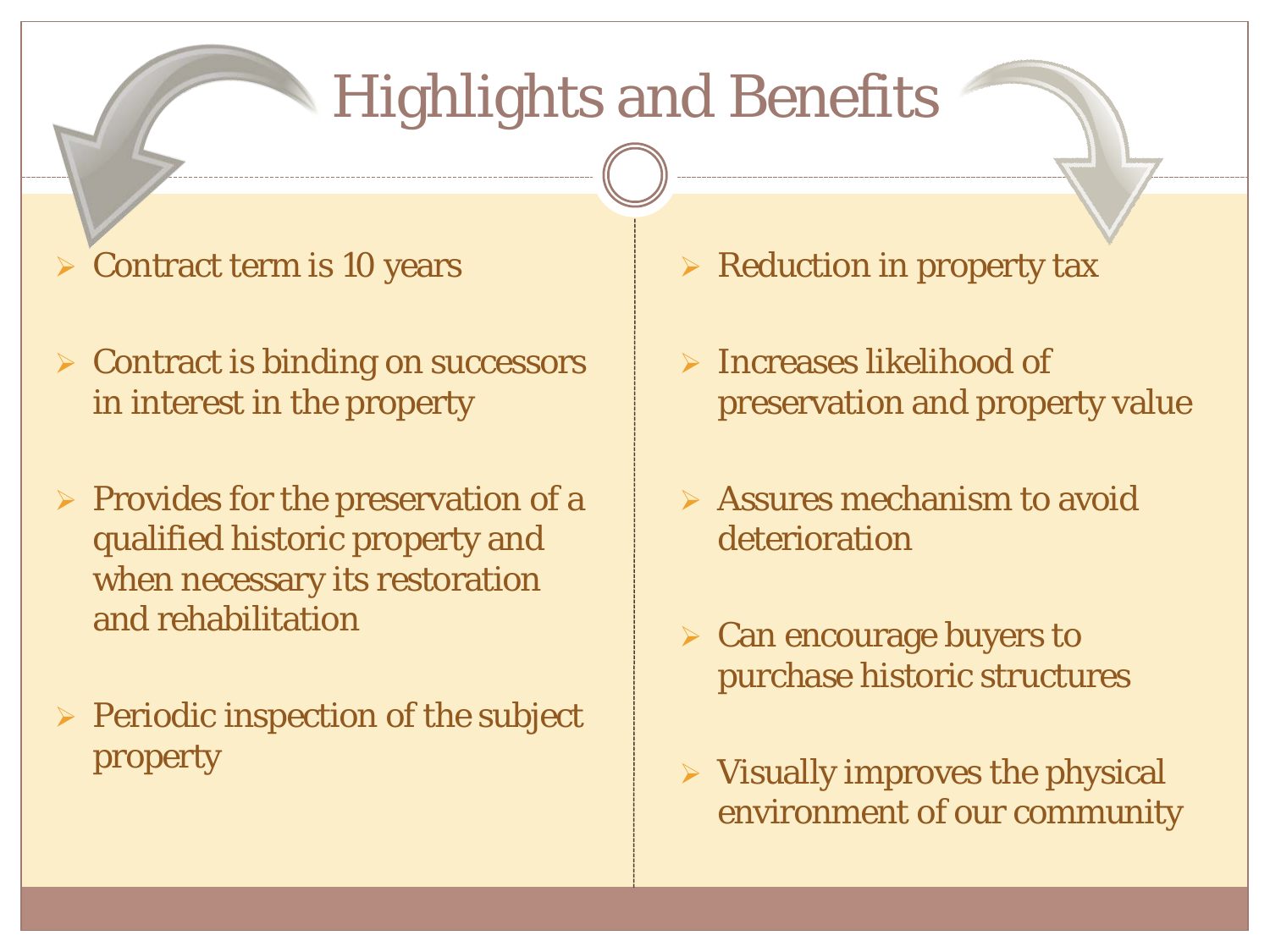## Does Your Property Qualify?

- $\triangleright$  Historical property must be listed on any federal, state, county, or city register
	- *National Register of Historic Places*
	- *California Register of Historical Resources*
	- *California Register of Historical Landmarks*
	- *State Points of Historical Interest*
	- *City Council Resolution No. 2014-82*



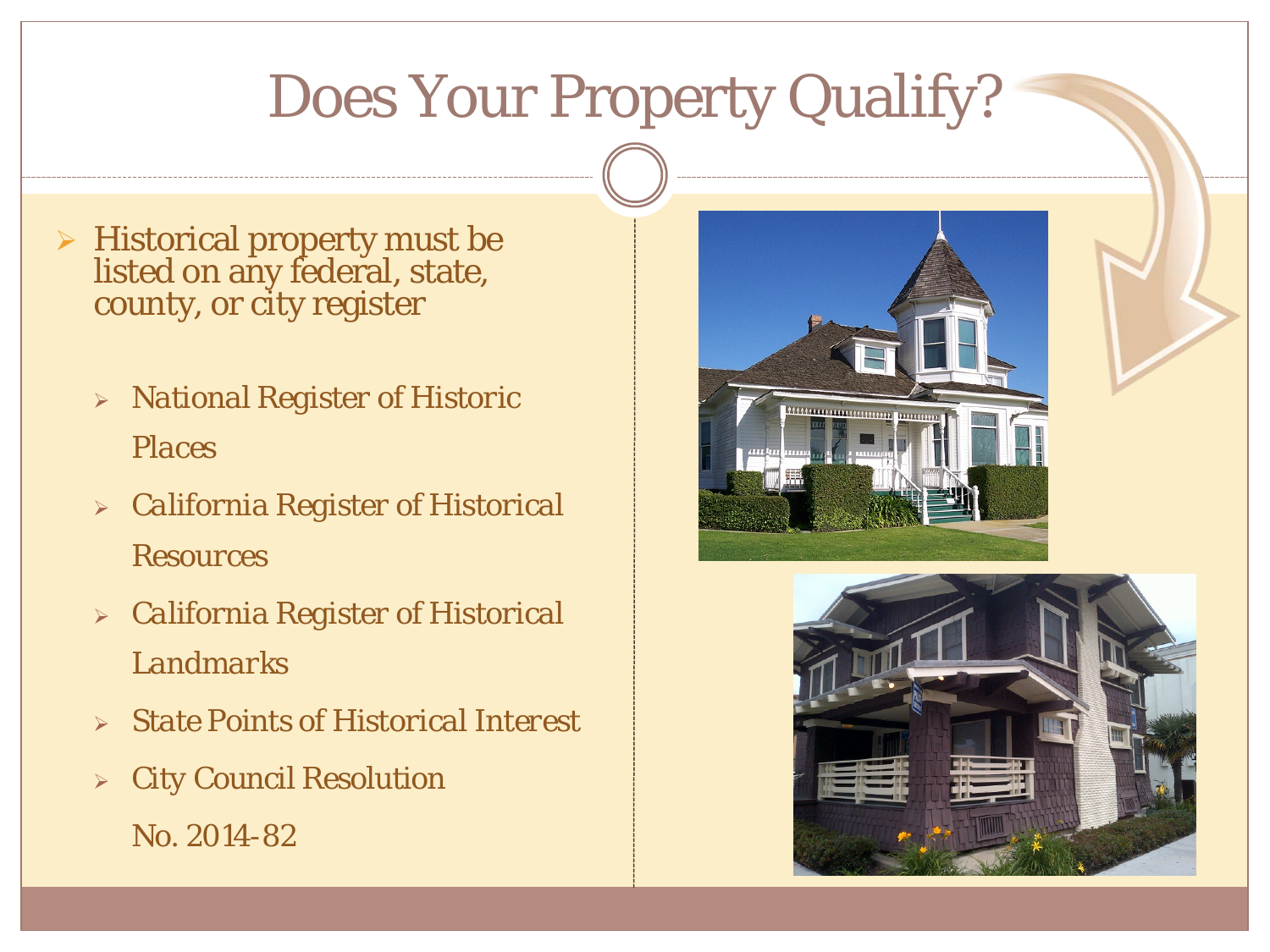## What Else May Qualify?

#### Owner-Occupied Residences



#### > Income-Producing Commercial Properties

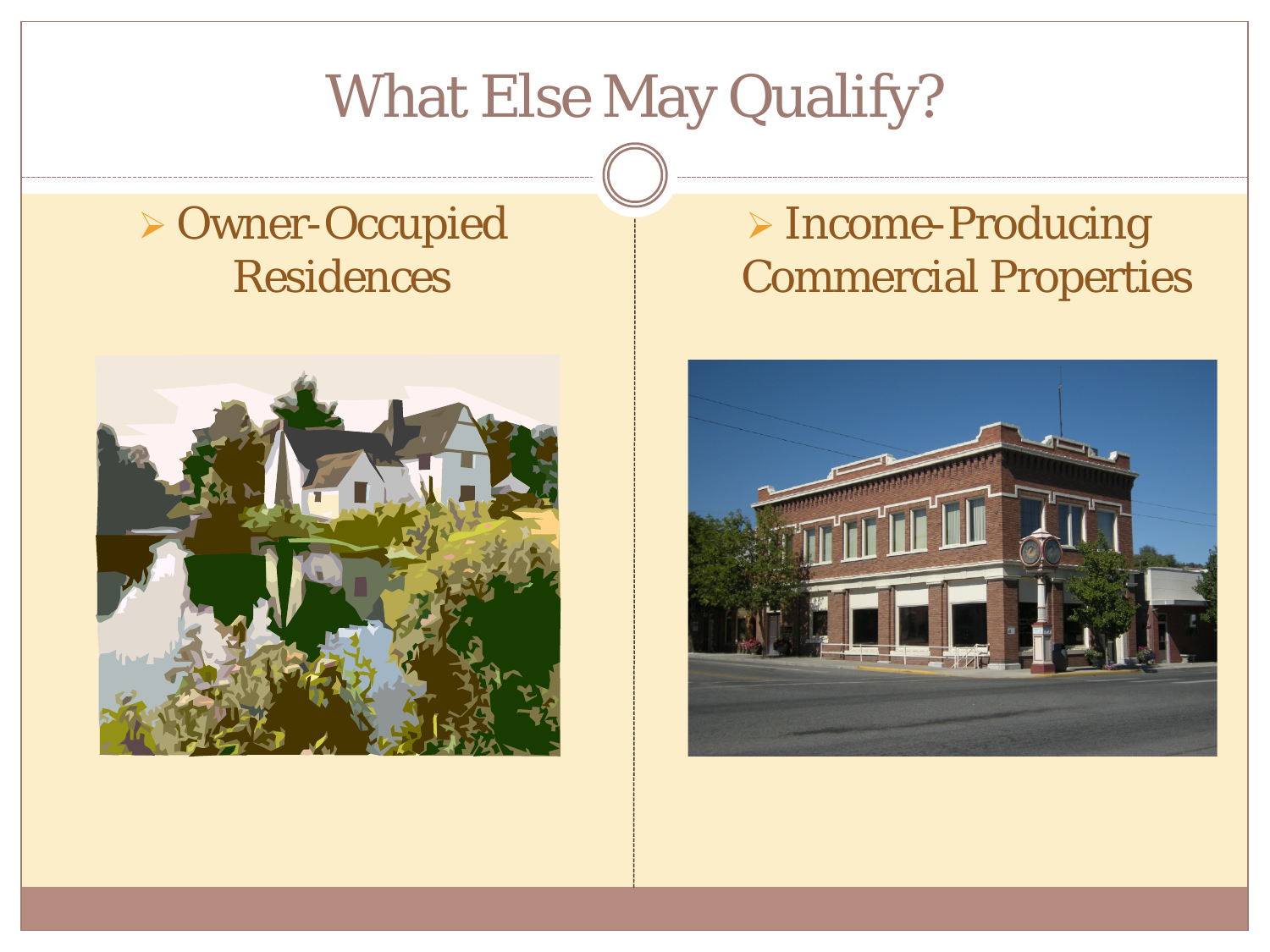## Terms

- $\triangleright$  Mills Act contract is executed between the property owner and the City
- $\triangleright$  Minimum of 10 years
- $\triangleright$  Contracts automatically renew unless the owner or the City chooses not to renew
- $\triangleright$  Contracts are transferable and run with the property (are passed on when the property is sold)

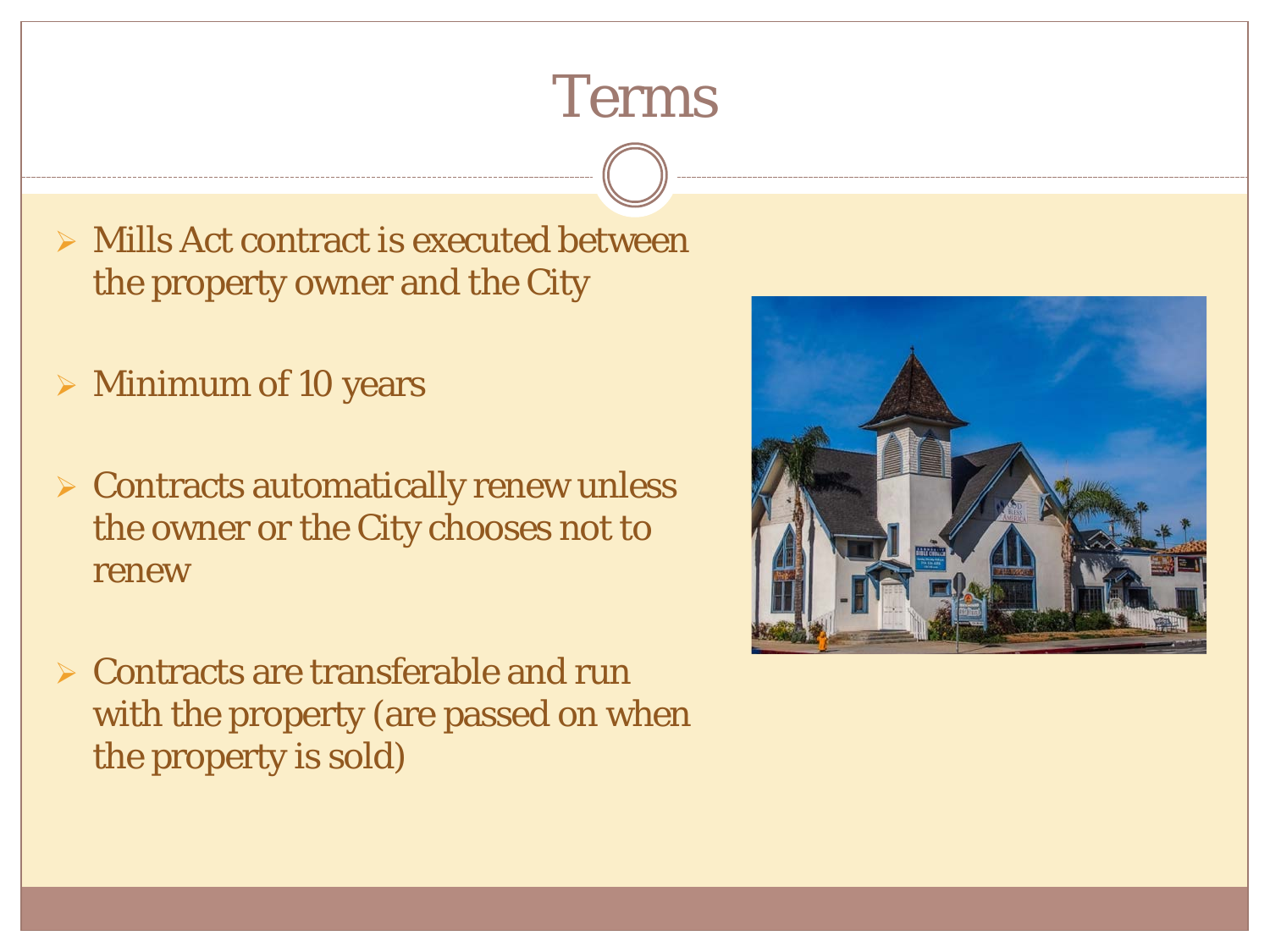